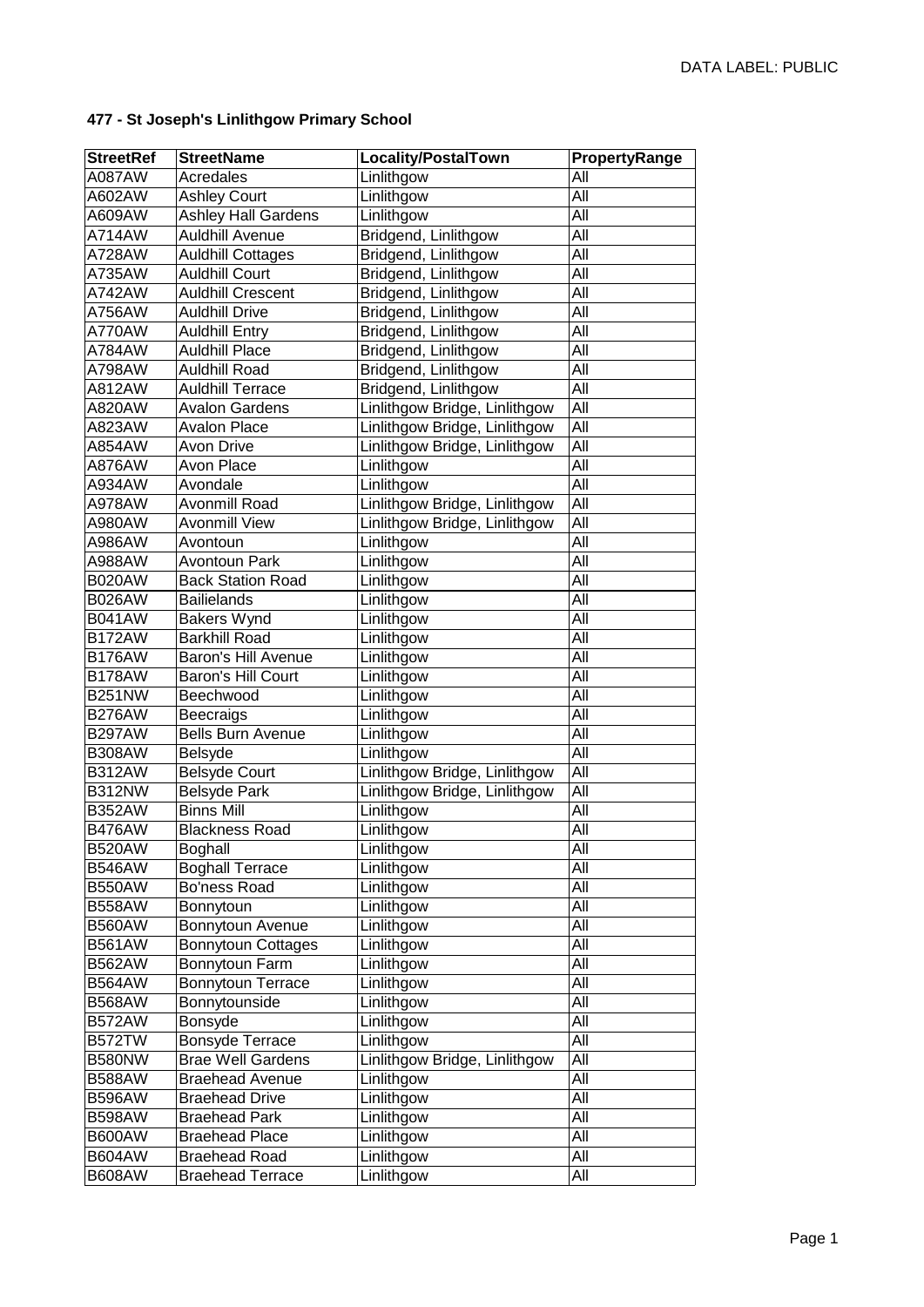| <b>StreetRef</b> | <b>StreetName</b>           | Locality/PostalTown           | PropertyRange      |
|------------------|-----------------------------|-------------------------------|--------------------|
| <b>B680AW</b>    | <b>Bridgend</b>             | Linlithgow                    | All                |
| <b>B728AW</b>    | Broomieknowes               | Linlithgow                    | All                |
| <b>B750AW</b>    | Broomyhill Place            | Linlithgow                    | All                |
| <b>B807AW</b>    | <b>Burgess Hill</b>         | Linlithgow                    | All                |
| <b>B806AW</b>    | <b>Burgh Mills Lane</b>     | Linlithgow Bridge, Linlithgow | All                |
| <b>B808AW</b>    | Burghmuir                   | Linlithgow                    | All                |
| <b>B810AW</b>    | <b>Burghmuir Court</b>      | Linlithgow                    | All                |
| <b>B924AW</b>    | <b>Burnside Cottages</b>    | Linlithgow                    | All                |
| C113AW           | <b>Cameron Knowe</b>        | Philpstoun, Linlithgow        | All                |
| C124AW           | <b>Canal Court</b>          | Threemiletown, Linlithgow     | All                |
| C126AW           | <b>Canal Terrace</b>        | Linlithgow                    | All                |
| C170AW           | Capstan Walk                | Linlithgow                    | All                |
| C234NW           | Carmelaws                   | Linlithgow                    | All                |
| C237AW           | <b>Carribber Mill</b>       | Linlithgow                    | All                |
| C243AW           | <b>Carribber Reservoir</b>  | Linlithgow                    | All                |
| C252AW           | <b>Carse Knowe</b>          | Linlithgow                    | All                |
| C297AW           | Cauldhame                   | Linlithgow                    | All                |
| C339AW           | Champfleurie                | Linlithgow                    | All                |
| C341AW           | <b>Champfleurie Mews</b>    | Linlithgow                    | All                |
| C340AW           | <b>Champfleurie Stables</b> | Linlithgow                    | All                |
| C441AW           | <b>Church Court</b>         | Philpstoun, Linlithgow        | All                |
| C513AW           | <b>Clarendon Crescent</b>   | Linlithgow                    | All                |
| C517AW           | <b>Clarendon Mews</b>       | Linlithgow                    | All                |
| C525AW           | Clarendon Road              | Linlithgow                    | All                |
| C527AW           | <b>Clark Avenue</b>         | Linlithgow                    | All                |
| C666AW           | <b>Court Square</b>         | Linlithgow                    | All                |
| C795AW           | Craigmailing                | Bathgate                      | All                |
| C825AW           | Craigs Lodges               | Williamscraig, Linlithgow     | All                |
| D080AW           | Dawson Court                | Linlithgow                    | All                |
| D088AW           | Deacons Court               | Linlithgow                    | All                |
| D120AW           | Deanburn Park               | Linlithgow                    | All                |
| D135AW           | Deanburn Road               | Linlithgow                    | All                |
| D390AW           | Dogwell Wynd                | Linlithgow                    | All                |
| D435AW           | Douglas Avenue              | Linlithgow                    | All                |
| D450AW           | Douglas Place               | Linlithgow                    | All                |
| D475AW           | Dovecot Park                | Linlithgow                    | All                |
| D512AW           | Drovers Bank                | Philpstoun, Linlithgow        | All                |
| D925AW           | <b>Dyers Drive</b>          | Linlithgow                    | All                |
| E364AW           | <b>Easter Carriber</b>      | Linlithgow                    | All                |
| E663AW           | <b>Edinburgh Road</b>       | Linlithgow                    | All                |
| F070AW           | Fairniehill                 | Linlithgow                    | All                |
| F092AW           | <b>Falkirk Road</b>         | Linlithgow                    | $(A) - (H)$ Incl.  |
| F115AW           | <b>Falkirk Road</b>         | Linlithgow                    | (C) - (C/4) Incl.  |
| F115AW           | <b>Falkirk Road</b>         | Linlithgow                    | $(D) - (K)$ Incl.  |
| F092AW           | <b>Falkirk Road</b>         | Linlithgow                    | $(I) - (N)$ Incl.  |
| F115AW           | Falkirk Road                | Linlithgow                    | Evens              |
| F115AW           | <b>Falkirk Road</b>         | Linlithgow                    | Odds               |
| F583AW           | <b>Firdene Park</b>         | Linlithgow                    | All                |
| F933AW           | <b>Friars Brae</b>          | Linlithgow                    | (48) - (48c) Incl. |
| F933AW           | <b>Friars Brae</b>          | Linlithgow                    | Evens              |
| F933AW           | <b>Friars Brae</b>          | Linlithgow                    | No. (A)            |
| F933AW           | <b>Friars Brae</b>          | Linlithgow                    | Odds               |
| F889AW           | Friars Loan                 | Linlithgow                    | All                |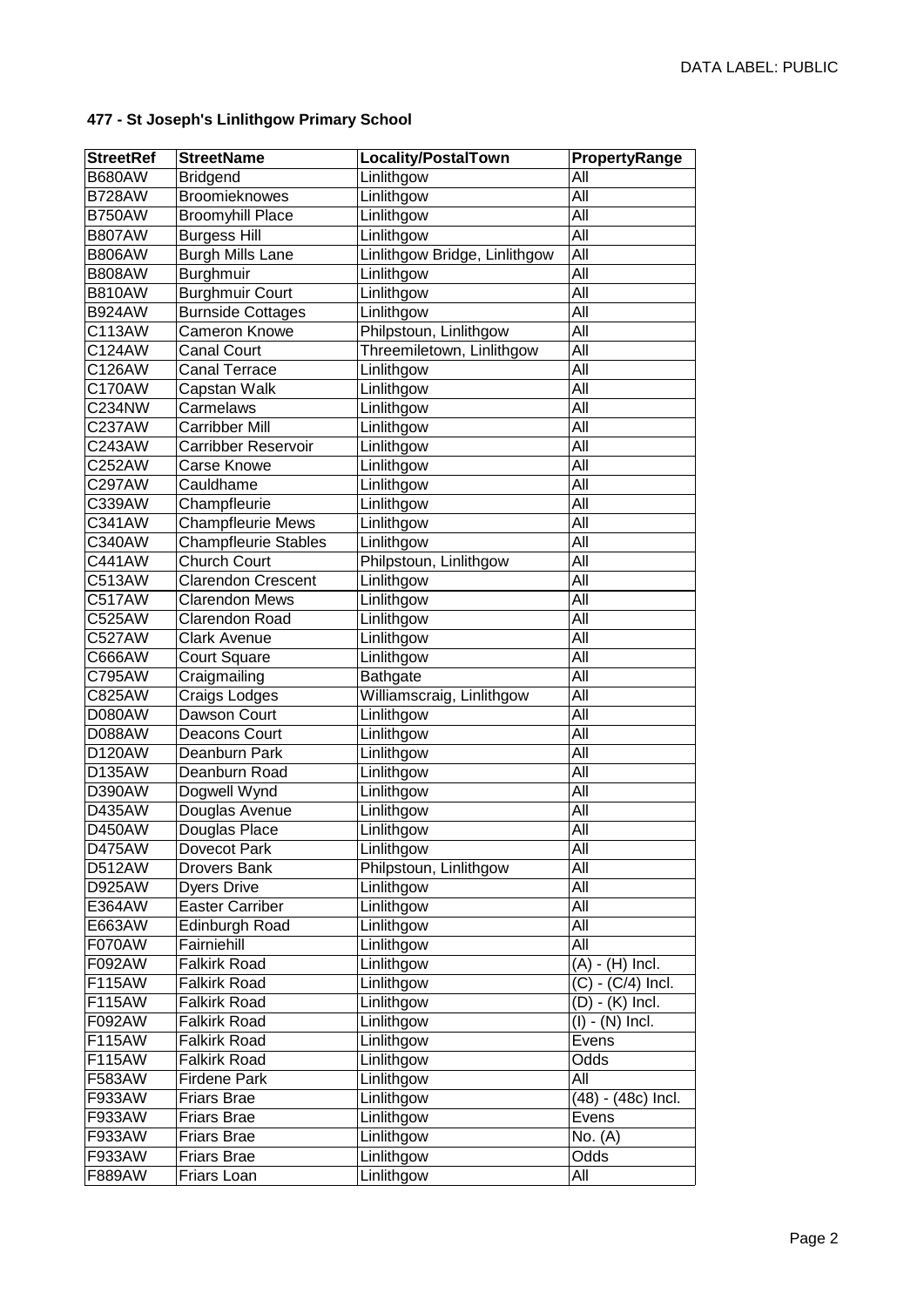| <b>StreetRef</b> | <b>StreetName</b>             | <b>Locality/PostalTown</b>    | PropertyRange |
|------------------|-------------------------------|-------------------------------|---------------|
| F911AW           | Friars Way                    | Linlithgow                    | All           |
| F955AW           | Friarsdale                    | Linlithgow                    | All           |
| G036AW           | Gallowsknowe                  | Linlithgow Bridge, Linlithgow | All           |
| G108AW           | Gardner's Hall                | Linlithgow                    | All           |
| G168AW           | Gateside                      | Linlithgow                    | All           |
| G648AW           | <b>Golf Course Road</b>       | Linlithgow                    | All           |
| G768AW           | Grange                        | Linlithgow                    | All           |
| G785AW           | Grange Knowe                  | Linlithgow                    | All           |
| G795AW           | <b>Grange View</b>            | Linlithgow                    | All           |
| G834AW           | Greencloaks                   | Linlithgow                    | All           |
| G884AW           | <b>Greenpark Cottages</b>     | Linlithgow                    | All           |
| <b>H050AW</b>    | <b>Hamilton Avenue</b>        | Linlithgow                    | All           |
| H070AW           | <b>Hamilton Park</b>          | Linlithgow                    | All           |
| <b>H080AW</b>    | <b>Hamilton Place</b>         | Linlithgow                    | All           |
| <b>H531AW</b>    | <b>High Street</b>            | Linlithgow                    | $1 - 149$     |
| <b>H531AW</b>    | <b>High Street</b>            | Linlithgow                    | 151 - 165     |
| <b>H531AW</b>    | <b>High Street</b>            | Linlithgow                    | 167 - 325     |
| <b>H531AW</b>    | <b>High Street</b>            | Linlithgow                    | $2 - 210$     |
| <b>H531AW</b>    | <b>High Street</b>            | Linlithgow                    | $212 - 396$   |
| <b>H549AW</b>    | <b>Highfield Avenue</b>       | Linlithgow                    | All           |
| <b>H558AW</b>    | <b>Highfield Crescent</b>     | Linlithgow                    | All           |
| <b>H621AW</b>    | Hillhouse                     | Linlithgow                    | All           |
| <b>H690AW</b>    | Hilltop                       | Linlithgow Bridge, Linlithgow | All           |
| <b>H729AW</b>    | Hiltly                        | Linlithgow                    | All           |
| <b>H846AW</b>    | <b>Hopetoun Estate</b>        | South Queensferry             | No. (19)      |
| <b>H978AW</b>    | Huntburn Avenue               | Linlithgow                    | All           |
| <b>J375AW</b>    | <b>Jocks Hill Crescent</b>    | Linlithgow                    | All           |
| <b>J875AW</b>    | Justinhaugh Drive             | Linlithgow Bridge, Linlithgow | All           |
| <b>K270AW</b>    | Kettil'stoun Court            | Linlithgow                    | All           |
| <b>K275AW</b>    | Kettil'stoun Crescent         | Linlithgow                    | All           |
| <b>K280AW</b>    | Kettil'stoun Grove            | Linlithgow                    | All           |
| <b>K285AW</b>    | Kettil'stoun Mains            | Linlithgow                    | All           |
| <b>K299AW</b>    | Kettil'stoun Road             | Linlithgow Bridge, Linlithgow | All           |
| K322AW           | Kildimmery                    | Linlithgow                    | All           |
| <b>K323AW</b>    | <b>Kildimmery Cottages</b>    | Linlithgow                    | All           |
| <b>K460AW</b>    | Kingscavil                    | Linlithgow                    | All           |
| K483AW           | Kingsfield                    | Linlithgow                    | All           |
| <b>K485AW</b>    | Kingsfield Farm               | Linlithgow                    | All           |
| <b>K486AW</b>    | <b>Kingsfield Steadings</b>   | Linlithgow                    | All           |
| <b>K500AW</b>    | Kinloch View                  | Linlithgow                    | All           |
| <b>K621AW</b>    | Kirkgate                      | Linlithgow                    | All           |
| L025AW           | Lade Court                    | Linlithgow                    | All           |
| <b>L198AW</b>    | Laverock Park                 | Linlithgow                    | All           |
| <b>L264AW</b>    | Lennox Gardens                | Linlithgow                    | All           |
| L594AW           | Lion Well Wynd                | Linlithgow                    | Evens         |
| L594AW           | Lion Well Wynd                | Linlithgow                    | Odds          |
| L603AW           | <b>Listloaning Place</b>      | Linlithgow Bridge, Linlithgow | All           |
| L612AW           | Listloaning Road              | Linlithgow Bridge, Linlithgow | All           |
| L639AW<br>L799AW | Little Ochiltree<br>Lochhouse | Linlithgow<br>Linlithgow      | All<br>All    |
| L807AW           | Lochmill                      | Linlithgow Bridge, Linlithgow | All           |
| L808AW           | Lochmill Cottages             | Linlithgow                    | All           |
| .807JW           | Lochside Mews                 | Linlithgow                    | All           |
|                  |                               |                               |               |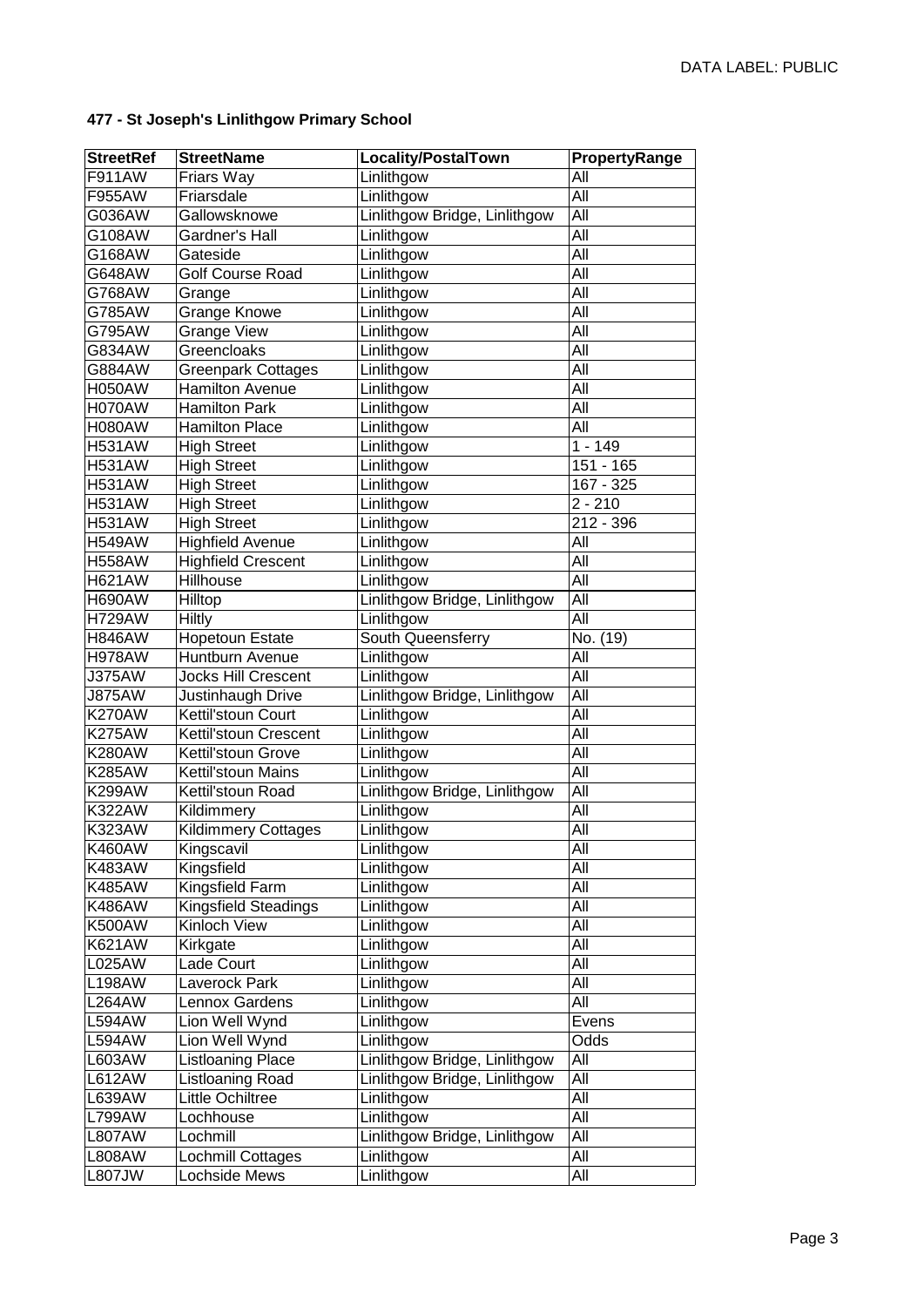| <b>StreetRef</b> | <b>StreetName</b>               | Locality/PostalTown           | PropertyRange       |
|------------------|---------------------------------|-------------------------------|---------------------|
| L899AW           | Longcroft Gardens               | Linlithgow                    | All                 |
| <b>L950AW</b>    | Lovells Glen                    | Linlithgow                    | All                 |
| L983AW           | Lower Craigmailen               | Bathgate                      | All                 |
| <b>M018NW</b>    | <b>Madderfield Mews</b>         | Linlithgow                    | All                 |
| M019AW           | Maidlands                       | Linlithgow                    | All                 |
| M096AW           | <b>Main Street</b>              | Linlithgow Bridge, Linlithgow | Evens               |
| M096AW           | <b>Main Street</b>              | Linlithgow Bridge, Linlithgow | Odds                |
| <b>M114AW</b>    | <b>Main Street</b>              | Philpstoun, Linlithgow        | All                 |
| M156AW           | <b>Mains Cottage</b>            | Linlithgow                    | All                 |
| M159AW           | <b>Mains Maltings</b>           | Linlithgow                    | All                 |
| M162AW           | Mains Road                      | Linlithgow                    | All                 |
| M204AW           | Manse Road                      | Linlithgow                    | All                 |
| M228AW           | Manse View                      | Philpstoun, Linlithgow        | All                 |
| M300AW           | Market Lane                     | Linlithgow                    | All                 |
| <b>M510AW</b>    | <b>Merker Terrace</b>           | Linlithgow                    | All                 |
| M615AW           | Mill Lade                       | Linlithgow                    | All                 |
| M636AW           | Mill Road                       | Linlithgow Bridge, Linlithgow | $1 - 23$            |
| M636AW           | Mill Road                       | Linlithgow Bridge, Linlithgow | $2 - 28$            |
| M636AW           | Mill Road                       | Linlithgow Bridge, Linlithgow | $25 - 57$           |
| M636AW           | Mill Road                       | Linlithgow Bridge, Linlithgow | $30 - 52$           |
| M636AW           | Mill Road                       | Linlithgow Bridge, Linlithgow | No. (A)             |
| M684AW           | Millerfield                     | Linlithgow Bridge, Linlithgow | All                 |
| M738AW           | Moray Drive                     | Linlithgow                    | All                 |
| M744AW           | Moray Place                     | Linlithgow                    | All                 |
| <b>M852AW</b>    | Mounthooly                      | Winchburgh, Broxburn          | All                 |
| <b>N315AW</b>    | New Well Wynd                   | Linlithgow                    | All                 |
| <b>N765AW</b>    | North Mains Hill                | Bathgate                      | All                 |
| O152AW           | Oaktree Gardens                 | Linlithgow                    | All                 |
| O168AW           | Oatlands Park                   | Linlithgow                    | All                 |
| O252AW           | Ochiltree                       | Linlithgow                    | All                 |
| O280AW           | Ochiltree Mill Farm             | <b>Broxburn</b>               | All                 |
| O308AW           | Ochiltree Place                 | Linlithgow                    | All                 |
| O600AW           | Old Philpstoun                  | Linlithgow                    | $(18) - (41)$ Incl. |
| O600AW           | Old Philpstoun                  | Linlithgow                    | 5 - (14) Incl.      |
| O600AW           | Old Philpstoun                  | Linlithgow                    | No. (17)            |
| O600AW           | Old Philpstoun                  | Linlithgow                    | No. (17a)           |
| O600AW           | Old Philpstoun                  | Linlithgow                    | No. (17b)           |
| O610AW           | Old School Court                | Linlithgow                    | All                 |
| P003AW           | Paddockhall                     | Linlithgow                    | No. (A)             |
| P013AW           | Pardovan                        | Philpstoun, Linlithgow        | All                 |
| P026AW           | Pardovan Crescent               | Philpstoun, Linlithgow        | All                 |
| P038AW           | Pardovan Holdings               | Philpstoun, Linlithgow        | $(1) - (13)$ Incl.  |
| P038AW           | Pardovan Holdings               | Philpstoun, Linlithgow        | $(14) - (16)$ Incl. |
| P063AW           | Park                            | Linlithgow                    | $(B) - (C)$ Incl.   |
| P063AW           | Park                            | Linlithgow                    | No. (A)             |
| P279AW<br>P291AW | Parkhead Holdings               | Linlithgow                    | All<br>All          |
|                  | Parkhead Road                   | Linlithgow                    |                     |
| P315AW<br>P327AW | Parkley Craigs<br>Parkley Place | Linlithgow<br>Linlithgow      | All<br>All          |
| <b>P507AW</b>    | Philip Avenue                   | Linlithgow                    | All                 |
| P519AW           | Philpstoun                      | Linlithgow                    | All                 |
| P543AW           | Pilgrims Hill                   | Linlithgow                    | All                 |
| <b>P771AW</b>    | Porterside                      | Linlithgow                    | All                 |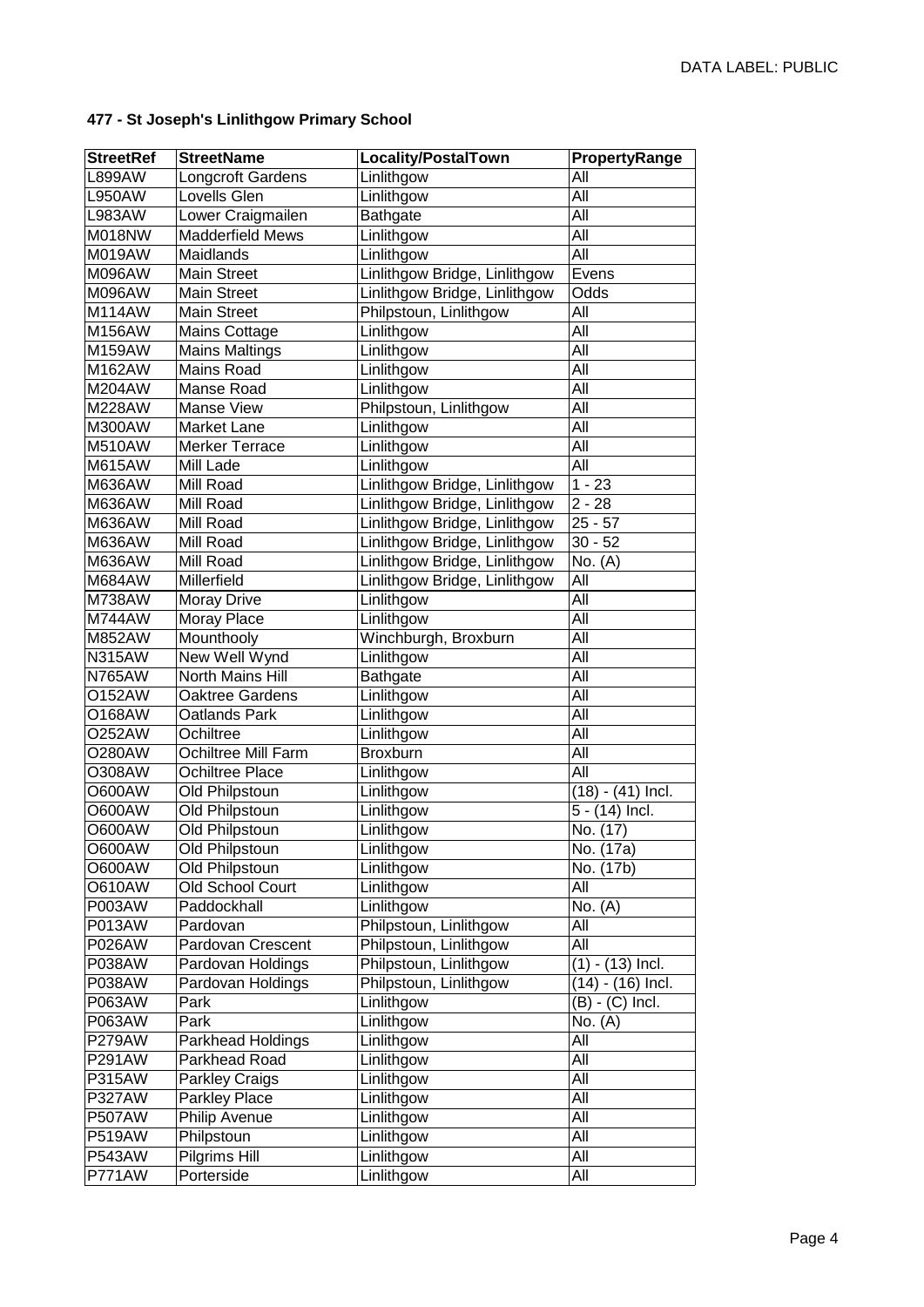| Linlithgow<br>P843AW<br>Preston Avenue<br>All<br>Linlithgow<br>All<br><b>P850AW</b><br><b>Preston Court</b><br><b>P855AW</b><br>Linlithgow<br>All<br><b>Preston Crescent</b><br><b>Preston House Gardens</b><br>Linlithgow<br>All<br><b>P860AW</b><br><b>P867AW</b><br>Linlithgow<br>All<br><b>Preston Park</b><br>Linlithgow<br><b>P879AW</b><br>Preston Road<br>All<br>P903AW<br>Linlithgow<br>All<br><b>Preston Terrace</b><br><b>Prestonfield Gardens</b><br>Linlithgow<br>All<br><b>P904AW</b><br><b>P920AW</b><br>Priory Road<br>Linlithgow<br>All<br><b>P927AW</b><br>Provost Road<br>Linlithgow<br>All<br><b>Redhouse Cottages</b><br>Threemiletown, Linlithgow<br>All<br><b>R400AW</b><br>All<br>R466AW<br><b>Regent Square</b><br>Linlithgow<br>Riccarton<br>Linlithgow<br>All<br><b>R528AW</b><br>Linlithgow<br>All<br><b>R540AW</b><br><b>Riccarton Drive</b><br><b>Riccarton Road</b><br>Linlithgow<br>All<br><b>R544AW</b><br>All<br>Rivaldsgreen Crescent<br>Linlithgow<br><b>R654AW</b><br><b>Riverside Court</b><br>All<br>Linlithgow Bridge, Linlithgow<br><b>R655AW</b><br>Rockville Grove<br>All<br><b>R720AW</b><br>Linlithgow<br>Threemiletown, Linlithgow<br><b>R759AW</b><br>Rosebank<br>All<br><b>R894AW</b><br>Linlithgow<br>All<br>Royal Terrace<br><b>Sheriffs Park</b><br>All<br>S185AW<br>Linlithgow<br><b>S342AW</b><br>South Mains<br>All<br>Bathgate<br>Springfield<br>Linlithgow<br>All<br><b>S414AW</b><br>Springfield Court<br>S420AW<br>Linlithgow<br>All<br>Springfield Grange<br>All<br><b>S427AW</b><br>Linlithgow<br>Springfield Road<br>S432AW<br>Linlithgow<br>All<br>St. James Place<br>Threemiletown, Linlithgow<br>All<br>S495AW<br>St. Johns Avenue<br>Linlithgow<br>All<br>S504AW<br><b>S527AW</b><br>St. Magdalenes<br>Linlithgow<br>All<br>St. Michael's Lane<br>Linlithgow<br>All<br>S538AW<br>St. Michael's Wynd<br>Linlithgow<br>All<br>S540AW<br>St. Ninians Avenue<br>Linlithgow<br>All<br>S549AW<br>Linlithgow<br>S558AW<br>St. Ninians Road<br>$2 - 64$<br>Linlithgow<br>$66 - 74$<br>S558AW<br>St. Ninians Road<br>Linlithgow<br>Odds<br><b>S558AW</b><br>St. Ninians Road<br>All<br>S567AW<br>St. Ninians Way<br>Linlithgow<br>All<br>S665AW<br><b>Station Gate</b><br>Linlithgow<br><b>Station Road</b><br>Linlithgow<br>All<br>S719AW<br><b>Stewart Avenue</b><br>Linlithgow<br><b>S767AW</b><br>All<br>S911AW<br><b>Strawberry Bank</b><br>Linlithgow<br>All<br>T065AW<br>Tartraven<br>Bathgate<br>All<br>T114AW<br><b>Telford Place</b><br>Linlithgow Bridge, Linlithgow<br>All<br>T121AW<br>Linlithgow Bridge, Linlithgow<br>All<br><b>Telford View</b><br>T171AW<br>Philpstoun, Linlithgow<br>All<br>The Avenue<br>Bridgend, Linlithgow<br>T201AW<br>The Beech Tree<br>All<br>T225AW<br>Linlithgow<br>All<br>The Binns<br>Linlithgow<br>T258AW<br>The Cottages<br>All<br>T315AW<br>Linlithgow<br>The Cross<br>All<br>T317NW<br>The Glebe<br>Linlithgow<br>All<br>The Maltings<br>Linlithgow<br>All<br>T367AW<br>T423AW<br>The Syke<br>Linlithgow<br>All<br>The Vennel<br>$\overline{T}$ 441AW<br>Linlithgow<br>All | <b>StreetRef</b> | <b>StreetName</b> | Locality/PostalTown | <b>PropertyRange</b> |
|-------------------------------------------------------------------------------------------------------------------------------------------------------------------------------------------------------------------------------------------------------------------------------------------------------------------------------------------------------------------------------------------------------------------------------------------------------------------------------------------------------------------------------------------------------------------------------------------------------------------------------------------------------------------------------------------------------------------------------------------------------------------------------------------------------------------------------------------------------------------------------------------------------------------------------------------------------------------------------------------------------------------------------------------------------------------------------------------------------------------------------------------------------------------------------------------------------------------------------------------------------------------------------------------------------------------------------------------------------------------------------------------------------------------------------------------------------------------------------------------------------------------------------------------------------------------------------------------------------------------------------------------------------------------------------------------------------------------------------------------------------------------------------------------------------------------------------------------------------------------------------------------------------------------------------------------------------------------------------------------------------------------------------------------------------------------------------------------------------------------------------------------------------------------------------------------------------------------------------------------------------------------------------------------------------------------------------------------------------------------------------------------------------------------------------------------------------------------------------------------------------------------------------------------------------------------------------------------------------------------------------------------------------------------------------------------------------------------------------------------------------------------------------------------------------------------------------------------------------------------------------------------------------------------------------------------------------------------------------------------------------------------------------------------------------------------------------------|------------------|-------------------|---------------------|----------------------|
|                                                                                                                                                                                                                                                                                                                                                                                                                                                                                                                                                                                                                                                                                                                                                                                                                                                                                                                                                                                                                                                                                                                                                                                                                                                                                                                                                                                                                                                                                                                                                                                                                                                                                                                                                                                                                                                                                                                                                                                                                                                                                                                                                                                                                                                                                                                                                                                                                                                                                                                                                                                                                                                                                                                                                                                                                                                                                                                                                                                                                                                                                     |                  |                   |                     |                      |
|                                                                                                                                                                                                                                                                                                                                                                                                                                                                                                                                                                                                                                                                                                                                                                                                                                                                                                                                                                                                                                                                                                                                                                                                                                                                                                                                                                                                                                                                                                                                                                                                                                                                                                                                                                                                                                                                                                                                                                                                                                                                                                                                                                                                                                                                                                                                                                                                                                                                                                                                                                                                                                                                                                                                                                                                                                                                                                                                                                                                                                                                                     |                  |                   |                     |                      |
|                                                                                                                                                                                                                                                                                                                                                                                                                                                                                                                                                                                                                                                                                                                                                                                                                                                                                                                                                                                                                                                                                                                                                                                                                                                                                                                                                                                                                                                                                                                                                                                                                                                                                                                                                                                                                                                                                                                                                                                                                                                                                                                                                                                                                                                                                                                                                                                                                                                                                                                                                                                                                                                                                                                                                                                                                                                                                                                                                                                                                                                                                     |                  |                   |                     |                      |
|                                                                                                                                                                                                                                                                                                                                                                                                                                                                                                                                                                                                                                                                                                                                                                                                                                                                                                                                                                                                                                                                                                                                                                                                                                                                                                                                                                                                                                                                                                                                                                                                                                                                                                                                                                                                                                                                                                                                                                                                                                                                                                                                                                                                                                                                                                                                                                                                                                                                                                                                                                                                                                                                                                                                                                                                                                                                                                                                                                                                                                                                                     |                  |                   |                     |                      |
|                                                                                                                                                                                                                                                                                                                                                                                                                                                                                                                                                                                                                                                                                                                                                                                                                                                                                                                                                                                                                                                                                                                                                                                                                                                                                                                                                                                                                                                                                                                                                                                                                                                                                                                                                                                                                                                                                                                                                                                                                                                                                                                                                                                                                                                                                                                                                                                                                                                                                                                                                                                                                                                                                                                                                                                                                                                                                                                                                                                                                                                                                     |                  |                   |                     |                      |
|                                                                                                                                                                                                                                                                                                                                                                                                                                                                                                                                                                                                                                                                                                                                                                                                                                                                                                                                                                                                                                                                                                                                                                                                                                                                                                                                                                                                                                                                                                                                                                                                                                                                                                                                                                                                                                                                                                                                                                                                                                                                                                                                                                                                                                                                                                                                                                                                                                                                                                                                                                                                                                                                                                                                                                                                                                                                                                                                                                                                                                                                                     |                  |                   |                     |                      |
|                                                                                                                                                                                                                                                                                                                                                                                                                                                                                                                                                                                                                                                                                                                                                                                                                                                                                                                                                                                                                                                                                                                                                                                                                                                                                                                                                                                                                                                                                                                                                                                                                                                                                                                                                                                                                                                                                                                                                                                                                                                                                                                                                                                                                                                                                                                                                                                                                                                                                                                                                                                                                                                                                                                                                                                                                                                                                                                                                                                                                                                                                     |                  |                   |                     |                      |
|                                                                                                                                                                                                                                                                                                                                                                                                                                                                                                                                                                                                                                                                                                                                                                                                                                                                                                                                                                                                                                                                                                                                                                                                                                                                                                                                                                                                                                                                                                                                                                                                                                                                                                                                                                                                                                                                                                                                                                                                                                                                                                                                                                                                                                                                                                                                                                                                                                                                                                                                                                                                                                                                                                                                                                                                                                                                                                                                                                                                                                                                                     |                  |                   |                     |                      |
|                                                                                                                                                                                                                                                                                                                                                                                                                                                                                                                                                                                                                                                                                                                                                                                                                                                                                                                                                                                                                                                                                                                                                                                                                                                                                                                                                                                                                                                                                                                                                                                                                                                                                                                                                                                                                                                                                                                                                                                                                                                                                                                                                                                                                                                                                                                                                                                                                                                                                                                                                                                                                                                                                                                                                                                                                                                                                                                                                                                                                                                                                     |                  |                   |                     |                      |
|                                                                                                                                                                                                                                                                                                                                                                                                                                                                                                                                                                                                                                                                                                                                                                                                                                                                                                                                                                                                                                                                                                                                                                                                                                                                                                                                                                                                                                                                                                                                                                                                                                                                                                                                                                                                                                                                                                                                                                                                                                                                                                                                                                                                                                                                                                                                                                                                                                                                                                                                                                                                                                                                                                                                                                                                                                                                                                                                                                                                                                                                                     |                  |                   |                     |                      |
|                                                                                                                                                                                                                                                                                                                                                                                                                                                                                                                                                                                                                                                                                                                                                                                                                                                                                                                                                                                                                                                                                                                                                                                                                                                                                                                                                                                                                                                                                                                                                                                                                                                                                                                                                                                                                                                                                                                                                                                                                                                                                                                                                                                                                                                                                                                                                                                                                                                                                                                                                                                                                                                                                                                                                                                                                                                                                                                                                                                                                                                                                     |                  |                   |                     |                      |
|                                                                                                                                                                                                                                                                                                                                                                                                                                                                                                                                                                                                                                                                                                                                                                                                                                                                                                                                                                                                                                                                                                                                                                                                                                                                                                                                                                                                                                                                                                                                                                                                                                                                                                                                                                                                                                                                                                                                                                                                                                                                                                                                                                                                                                                                                                                                                                                                                                                                                                                                                                                                                                                                                                                                                                                                                                                                                                                                                                                                                                                                                     |                  |                   |                     |                      |
|                                                                                                                                                                                                                                                                                                                                                                                                                                                                                                                                                                                                                                                                                                                                                                                                                                                                                                                                                                                                                                                                                                                                                                                                                                                                                                                                                                                                                                                                                                                                                                                                                                                                                                                                                                                                                                                                                                                                                                                                                                                                                                                                                                                                                                                                                                                                                                                                                                                                                                                                                                                                                                                                                                                                                                                                                                                                                                                                                                                                                                                                                     |                  |                   |                     |                      |
|                                                                                                                                                                                                                                                                                                                                                                                                                                                                                                                                                                                                                                                                                                                                                                                                                                                                                                                                                                                                                                                                                                                                                                                                                                                                                                                                                                                                                                                                                                                                                                                                                                                                                                                                                                                                                                                                                                                                                                                                                                                                                                                                                                                                                                                                                                                                                                                                                                                                                                                                                                                                                                                                                                                                                                                                                                                                                                                                                                                                                                                                                     |                  |                   |                     |                      |
|                                                                                                                                                                                                                                                                                                                                                                                                                                                                                                                                                                                                                                                                                                                                                                                                                                                                                                                                                                                                                                                                                                                                                                                                                                                                                                                                                                                                                                                                                                                                                                                                                                                                                                                                                                                                                                                                                                                                                                                                                                                                                                                                                                                                                                                                                                                                                                                                                                                                                                                                                                                                                                                                                                                                                                                                                                                                                                                                                                                                                                                                                     |                  |                   |                     |                      |
|                                                                                                                                                                                                                                                                                                                                                                                                                                                                                                                                                                                                                                                                                                                                                                                                                                                                                                                                                                                                                                                                                                                                                                                                                                                                                                                                                                                                                                                                                                                                                                                                                                                                                                                                                                                                                                                                                                                                                                                                                                                                                                                                                                                                                                                                                                                                                                                                                                                                                                                                                                                                                                                                                                                                                                                                                                                                                                                                                                                                                                                                                     |                  |                   |                     |                      |
|                                                                                                                                                                                                                                                                                                                                                                                                                                                                                                                                                                                                                                                                                                                                                                                                                                                                                                                                                                                                                                                                                                                                                                                                                                                                                                                                                                                                                                                                                                                                                                                                                                                                                                                                                                                                                                                                                                                                                                                                                                                                                                                                                                                                                                                                                                                                                                                                                                                                                                                                                                                                                                                                                                                                                                                                                                                                                                                                                                                                                                                                                     |                  |                   |                     |                      |
|                                                                                                                                                                                                                                                                                                                                                                                                                                                                                                                                                                                                                                                                                                                                                                                                                                                                                                                                                                                                                                                                                                                                                                                                                                                                                                                                                                                                                                                                                                                                                                                                                                                                                                                                                                                                                                                                                                                                                                                                                                                                                                                                                                                                                                                                                                                                                                                                                                                                                                                                                                                                                                                                                                                                                                                                                                                                                                                                                                                                                                                                                     |                  |                   |                     |                      |
|                                                                                                                                                                                                                                                                                                                                                                                                                                                                                                                                                                                                                                                                                                                                                                                                                                                                                                                                                                                                                                                                                                                                                                                                                                                                                                                                                                                                                                                                                                                                                                                                                                                                                                                                                                                                                                                                                                                                                                                                                                                                                                                                                                                                                                                                                                                                                                                                                                                                                                                                                                                                                                                                                                                                                                                                                                                                                                                                                                                                                                                                                     |                  |                   |                     |                      |
|                                                                                                                                                                                                                                                                                                                                                                                                                                                                                                                                                                                                                                                                                                                                                                                                                                                                                                                                                                                                                                                                                                                                                                                                                                                                                                                                                                                                                                                                                                                                                                                                                                                                                                                                                                                                                                                                                                                                                                                                                                                                                                                                                                                                                                                                                                                                                                                                                                                                                                                                                                                                                                                                                                                                                                                                                                                                                                                                                                                                                                                                                     |                  |                   |                     |                      |
|                                                                                                                                                                                                                                                                                                                                                                                                                                                                                                                                                                                                                                                                                                                                                                                                                                                                                                                                                                                                                                                                                                                                                                                                                                                                                                                                                                                                                                                                                                                                                                                                                                                                                                                                                                                                                                                                                                                                                                                                                                                                                                                                                                                                                                                                                                                                                                                                                                                                                                                                                                                                                                                                                                                                                                                                                                                                                                                                                                                                                                                                                     |                  |                   |                     |                      |
|                                                                                                                                                                                                                                                                                                                                                                                                                                                                                                                                                                                                                                                                                                                                                                                                                                                                                                                                                                                                                                                                                                                                                                                                                                                                                                                                                                                                                                                                                                                                                                                                                                                                                                                                                                                                                                                                                                                                                                                                                                                                                                                                                                                                                                                                                                                                                                                                                                                                                                                                                                                                                                                                                                                                                                                                                                                                                                                                                                                                                                                                                     |                  |                   |                     |                      |
|                                                                                                                                                                                                                                                                                                                                                                                                                                                                                                                                                                                                                                                                                                                                                                                                                                                                                                                                                                                                                                                                                                                                                                                                                                                                                                                                                                                                                                                                                                                                                                                                                                                                                                                                                                                                                                                                                                                                                                                                                                                                                                                                                                                                                                                                                                                                                                                                                                                                                                                                                                                                                                                                                                                                                                                                                                                                                                                                                                                                                                                                                     |                  |                   |                     |                      |
|                                                                                                                                                                                                                                                                                                                                                                                                                                                                                                                                                                                                                                                                                                                                                                                                                                                                                                                                                                                                                                                                                                                                                                                                                                                                                                                                                                                                                                                                                                                                                                                                                                                                                                                                                                                                                                                                                                                                                                                                                                                                                                                                                                                                                                                                                                                                                                                                                                                                                                                                                                                                                                                                                                                                                                                                                                                                                                                                                                                                                                                                                     |                  |                   |                     |                      |
|                                                                                                                                                                                                                                                                                                                                                                                                                                                                                                                                                                                                                                                                                                                                                                                                                                                                                                                                                                                                                                                                                                                                                                                                                                                                                                                                                                                                                                                                                                                                                                                                                                                                                                                                                                                                                                                                                                                                                                                                                                                                                                                                                                                                                                                                                                                                                                                                                                                                                                                                                                                                                                                                                                                                                                                                                                                                                                                                                                                                                                                                                     |                  |                   |                     |                      |
|                                                                                                                                                                                                                                                                                                                                                                                                                                                                                                                                                                                                                                                                                                                                                                                                                                                                                                                                                                                                                                                                                                                                                                                                                                                                                                                                                                                                                                                                                                                                                                                                                                                                                                                                                                                                                                                                                                                                                                                                                                                                                                                                                                                                                                                                                                                                                                                                                                                                                                                                                                                                                                                                                                                                                                                                                                                                                                                                                                                                                                                                                     |                  |                   |                     |                      |
|                                                                                                                                                                                                                                                                                                                                                                                                                                                                                                                                                                                                                                                                                                                                                                                                                                                                                                                                                                                                                                                                                                                                                                                                                                                                                                                                                                                                                                                                                                                                                                                                                                                                                                                                                                                                                                                                                                                                                                                                                                                                                                                                                                                                                                                                                                                                                                                                                                                                                                                                                                                                                                                                                                                                                                                                                                                                                                                                                                                                                                                                                     |                  |                   |                     |                      |
|                                                                                                                                                                                                                                                                                                                                                                                                                                                                                                                                                                                                                                                                                                                                                                                                                                                                                                                                                                                                                                                                                                                                                                                                                                                                                                                                                                                                                                                                                                                                                                                                                                                                                                                                                                                                                                                                                                                                                                                                                                                                                                                                                                                                                                                                                                                                                                                                                                                                                                                                                                                                                                                                                                                                                                                                                                                                                                                                                                                                                                                                                     |                  |                   |                     |                      |
|                                                                                                                                                                                                                                                                                                                                                                                                                                                                                                                                                                                                                                                                                                                                                                                                                                                                                                                                                                                                                                                                                                                                                                                                                                                                                                                                                                                                                                                                                                                                                                                                                                                                                                                                                                                                                                                                                                                                                                                                                                                                                                                                                                                                                                                                                                                                                                                                                                                                                                                                                                                                                                                                                                                                                                                                                                                                                                                                                                                                                                                                                     |                  |                   |                     |                      |
|                                                                                                                                                                                                                                                                                                                                                                                                                                                                                                                                                                                                                                                                                                                                                                                                                                                                                                                                                                                                                                                                                                                                                                                                                                                                                                                                                                                                                                                                                                                                                                                                                                                                                                                                                                                                                                                                                                                                                                                                                                                                                                                                                                                                                                                                                                                                                                                                                                                                                                                                                                                                                                                                                                                                                                                                                                                                                                                                                                                                                                                                                     |                  |                   |                     |                      |
|                                                                                                                                                                                                                                                                                                                                                                                                                                                                                                                                                                                                                                                                                                                                                                                                                                                                                                                                                                                                                                                                                                                                                                                                                                                                                                                                                                                                                                                                                                                                                                                                                                                                                                                                                                                                                                                                                                                                                                                                                                                                                                                                                                                                                                                                                                                                                                                                                                                                                                                                                                                                                                                                                                                                                                                                                                                                                                                                                                                                                                                                                     |                  |                   |                     |                      |
|                                                                                                                                                                                                                                                                                                                                                                                                                                                                                                                                                                                                                                                                                                                                                                                                                                                                                                                                                                                                                                                                                                                                                                                                                                                                                                                                                                                                                                                                                                                                                                                                                                                                                                                                                                                                                                                                                                                                                                                                                                                                                                                                                                                                                                                                                                                                                                                                                                                                                                                                                                                                                                                                                                                                                                                                                                                                                                                                                                                                                                                                                     |                  |                   |                     |                      |
|                                                                                                                                                                                                                                                                                                                                                                                                                                                                                                                                                                                                                                                                                                                                                                                                                                                                                                                                                                                                                                                                                                                                                                                                                                                                                                                                                                                                                                                                                                                                                                                                                                                                                                                                                                                                                                                                                                                                                                                                                                                                                                                                                                                                                                                                                                                                                                                                                                                                                                                                                                                                                                                                                                                                                                                                                                                                                                                                                                                                                                                                                     |                  |                   |                     |                      |
|                                                                                                                                                                                                                                                                                                                                                                                                                                                                                                                                                                                                                                                                                                                                                                                                                                                                                                                                                                                                                                                                                                                                                                                                                                                                                                                                                                                                                                                                                                                                                                                                                                                                                                                                                                                                                                                                                                                                                                                                                                                                                                                                                                                                                                                                                                                                                                                                                                                                                                                                                                                                                                                                                                                                                                                                                                                                                                                                                                                                                                                                                     |                  |                   |                     |                      |
|                                                                                                                                                                                                                                                                                                                                                                                                                                                                                                                                                                                                                                                                                                                                                                                                                                                                                                                                                                                                                                                                                                                                                                                                                                                                                                                                                                                                                                                                                                                                                                                                                                                                                                                                                                                                                                                                                                                                                                                                                                                                                                                                                                                                                                                                                                                                                                                                                                                                                                                                                                                                                                                                                                                                                                                                                                                                                                                                                                                                                                                                                     |                  |                   |                     |                      |
|                                                                                                                                                                                                                                                                                                                                                                                                                                                                                                                                                                                                                                                                                                                                                                                                                                                                                                                                                                                                                                                                                                                                                                                                                                                                                                                                                                                                                                                                                                                                                                                                                                                                                                                                                                                                                                                                                                                                                                                                                                                                                                                                                                                                                                                                                                                                                                                                                                                                                                                                                                                                                                                                                                                                                                                                                                                                                                                                                                                                                                                                                     |                  |                   |                     |                      |
|                                                                                                                                                                                                                                                                                                                                                                                                                                                                                                                                                                                                                                                                                                                                                                                                                                                                                                                                                                                                                                                                                                                                                                                                                                                                                                                                                                                                                                                                                                                                                                                                                                                                                                                                                                                                                                                                                                                                                                                                                                                                                                                                                                                                                                                                                                                                                                                                                                                                                                                                                                                                                                                                                                                                                                                                                                                                                                                                                                                                                                                                                     |                  |                   |                     |                      |
|                                                                                                                                                                                                                                                                                                                                                                                                                                                                                                                                                                                                                                                                                                                                                                                                                                                                                                                                                                                                                                                                                                                                                                                                                                                                                                                                                                                                                                                                                                                                                                                                                                                                                                                                                                                                                                                                                                                                                                                                                                                                                                                                                                                                                                                                                                                                                                                                                                                                                                                                                                                                                                                                                                                                                                                                                                                                                                                                                                                                                                                                                     |                  |                   |                     |                      |
|                                                                                                                                                                                                                                                                                                                                                                                                                                                                                                                                                                                                                                                                                                                                                                                                                                                                                                                                                                                                                                                                                                                                                                                                                                                                                                                                                                                                                                                                                                                                                                                                                                                                                                                                                                                                                                                                                                                                                                                                                                                                                                                                                                                                                                                                                                                                                                                                                                                                                                                                                                                                                                                                                                                                                                                                                                                                                                                                                                                                                                                                                     |                  |                   |                     |                      |
|                                                                                                                                                                                                                                                                                                                                                                                                                                                                                                                                                                                                                                                                                                                                                                                                                                                                                                                                                                                                                                                                                                                                                                                                                                                                                                                                                                                                                                                                                                                                                                                                                                                                                                                                                                                                                                                                                                                                                                                                                                                                                                                                                                                                                                                                                                                                                                                                                                                                                                                                                                                                                                                                                                                                                                                                                                                                                                                                                                                                                                                                                     |                  |                   |                     |                      |
|                                                                                                                                                                                                                                                                                                                                                                                                                                                                                                                                                                                                                                                                                                                                                                                                                                                                                                                                                                                                                                                                                                                                                                                                                                                                                                                                                                                                                                                                                                                                                                                                                                                                                                                                                                                                                                                                                                                                                                                                                                                                                                                                                                                                                                                                                                                                                                                                                                                                                                                                                                                                                                                                                                                                                                                                                                                                                                                                                                                                                                                                                     |                  |                   |                     |                      |
|                                                                                                                                                                                                                                                                                                                                                                                                                                                                                                                                                                                                                                                                                                                                                                                                                                                                                                                                                                                                                                                                                                                                                                                                                                                                                                                                                                                                                                                                                                                                                                                                                                                                                                                                                                                                                                                                                                                                                                                                                                                                                                                                                                                                                                                                                                                                                                                                                                                                                                                                                                                                                                                                                                                                                                                                                                                                                                                                                                                                                                                                                     |                  |                   |                     |                      |
|                                                                                                                                                                                                                                                                                                                                                                                                                                                                                                                                                                                                                                                                                                                                                                                                                                                                                                                                                                                                                                                                                                                                                                                                                                                                                                                                                                                                                                                                                                                                                                                                                                                                                                                                                                                                                                                                                                                                                                                                                                                                                                                                                                                                                                                                                                                                                                                                                                                                                                                                                                                                                                                                                                                                                                                                                                                                                                                                                                                                                                                                                     |                  |                   |                     |                      |
|                                                                                                                                                                                                                                                                                                                                                                                                                                                                                                                                                                                                                                                                                                                                                                                                                                                                                                                                                                                                                                                                                                                                                                                                                                                                                                                                                                                                                                                                                                                                                                                                                                                                                                                                                                                                                                                                                                                                                                                                                                                                                                                                                                                                                                                                                                                                                                                                                                                                                                                                                                                                                                                                                                                                                                                                                                                                                                                                                                                                                                                                                     |                  |                   |                     |                      |
|                                                                                                                                                                                                                                                                                                                                                                                                                                                                                                                                                                                                                                                                                                                                                                                                                                                                                                                                                                                                                                                                                                                                                                                                                                                                                                                                                                                                                                                                                                                                                                                                                                                                                                                                                                                                                                                                                                                                                                                                                                                                                                                                                                                                                                                                                                                                                                                                                                                                                                                                                                                                                                                                                                                                                                                                                                                                                                                                                                                                                                                                                     |                  |                   |                     |                      |
|                                                                                                                                                                                                                                                                                                                                                                                                                                                                                                                                                                                                                                                                                                                                                                                                                                                                                                                                                                                                                                                                                                                                                                                                                                                                                                                                                                                                                                                                                                                                                                                                                                                                                                                                                                                                                                                                                                                                                                                                                                                                                                                                                                                                                                                                                                                                                                                                                                                                                                                                                                                                                                                                                                                                                                                                                                                                                                                                                                                                                                                                                     |                  |                   |                     |                      |
|                                                                                                                                                                                                                                                                                                                                                                                                                                                                                                                                                                                                                                                                                                                                                                                                                                                                                                                                                                                                                                                                                                                                                                                                                                                                                                                                                                                                                                                                                                                                                                                                                                                                                                                                                                                                                                                                                                                                                                                                                                                                                                                                                                                                                                                                                                                                                                                                                                                                                                                                                                                                                                                                                                                                                                                                                                                                                                                                                                                                                                                                                     |                  |                   |                     |                      |
|                                                                                                                                                                                                                                                                                                                                                                                                                                                                                                                                                                                                                                                                                                                                                                                                                                                                                                                                                                                                                                                                                                                                                                                                                                                                                                                                                                                                                                                                                                                                                                                                                                                                                                                                                                                                                                                                                                                                                                                                                                                                                                                                                                                                                                                                                                                                                                                                                                                                                                                                                                                                                                                                                                                                                                                                                                                                                                                                                                                                                                                                                     |                  |                   |                     |                      |
|                                                                                                                                                                                                                                                                                                                                                                                                                                                                                                                                                                                                                                                                                                                                                                                                                                                                                                                                                                                                                                                                                                                                                                                                                                                                                                                                                                                                                                                                                                                                                                                                                                                                                                                                                                                                                                                                                                                                                                                                                                                                                                                                                                                                                                                                                                                                                                                                                                                                                                                                                                                                                                                                                                                                                                                                                                                                                                                                                                                                                                                                                     |                  |                   |                     |                      |
|                                                                                                                                                                                                                                                                                                                                                                                                                                                                                                                                                                                                                                                                                                                                                                                                                                                                                                                                                                                                                                                                                                                                                                                                                                                                                                                                                                                                                                                                                                                                                                                                                                                                                                                                                                                                                                                                                                                                                                                                                                                                                                                                                                                                                                                                                                                                                                                                                                                                                                                                                                                                                                                                                                                                                                                                                                                                                                                                                                                                                                                                                     |                  |                   |                     |                      |
|                                                                                                                                                                                                                                                                                                                                                                                                                                                                                                                                                                                                                                                                                                                                                                                                                                                                                                                                                                                                                                                                                                                                                                                                                                                                                                                                                                                                                                                                                                                                                                                                                                                                                                                                                                                                                                                                                                                                                                                                                                                                                                                                                                                                                                                                                                                                                                                                                                                                                                                                                                                                                                                                                                                                                                                                                                                                                                                                                                                                                                                                                     |                  |                   |                     |                      |
| Linlithgow<br>All<br>T513AW<br>Threemiletown                                                                                                                                                                                                                                                                                                                                                                                                                                                                                                                                                                                                                                                                                                                                                                                                                                                                                                                                                                                                                                                                                                                                                                                                                                                                                                                                                                                                                                                                                                                                                                                                                                                                                                                                                                                                                                                                                                                                                                                                                                                                                                                                                                                                                                                                                                                                                                                                                                                                                                                                                                                                                                                                                                                                                                                                                                                                                                                                                                                                                                        |                  |                   |                     |                      |